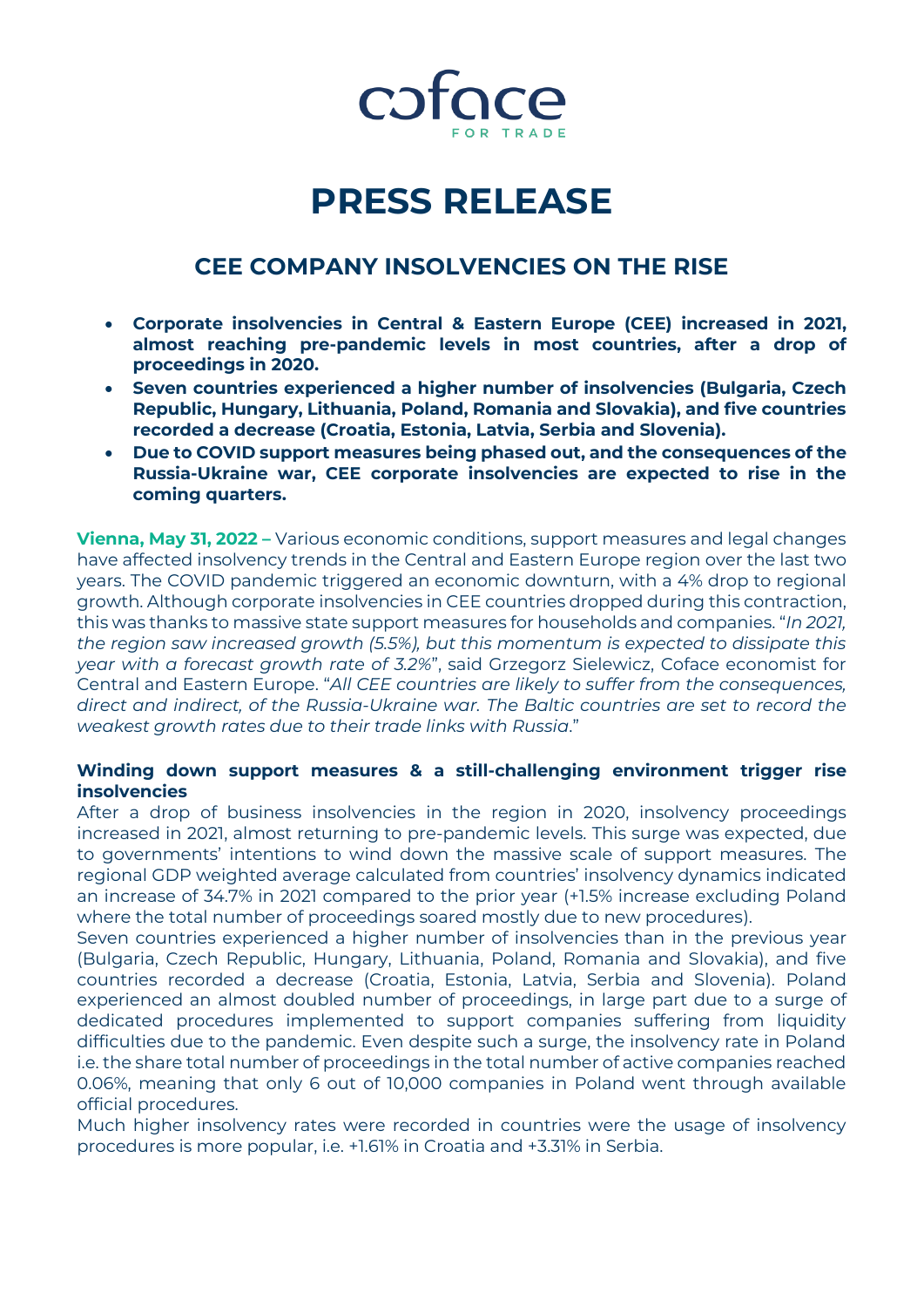

#### **Insolvencies in Central and Eastern Europe**

| <b>Total Insolvencies</b>         |       |       |       | <b>Dynamics</b> | Insolvency<br>rate*    |
|-----------------------------------|-------|-------|-------|-----------------|------------------------|
|                                   | 2019  | 2020  | 2021  | 2020/2021       | 2021                   |
| <b>Bulgaria</b>                   | 405   | 488   | 516   | $+5.74%$        | 0.12%                  |
| Croatia                           | n.a.  | 5,445 | 5,101 | $-6.32%$        | 1.61%                  |
| <b>Czech Republic</b>             | 1,081 | 978   | 1,035 | +5.83%          | 0.20%                  |
| Estonia                           | 264   | 330   | 268   | $-18.79%$       | 0.11%                  |
| Hungary                           | 5,187 | 4,053 | 4,359 | $+7.55%$        | 0.22%                  |
| Latvia                            | 590   | 388   | 268   | $-30.93%$       | 0.18%                  |
| Lithuania                         | 1,641 | 815   | 817   | $+0.25%$        | 0.36%                  |
| Poland                            | 1,019 | 1,040 | 2,054 | +97.50%         | 0.06%                  |
| Romania                           | 6,384 | 5,564 | 6 113 | +9.87%          | 1.16%                  |
| Serbia                            | 6,446 | 6,096 | 4,445 | $-27.08%$       | 3.31%                  |
| Slovakia                          | 445   | 330   | 388   | +17.58%         | 0.14%                  |
| Slovenia                          | 1,294 | 1,125 | 679   | $-39.64%$       | purce: Coface<br>0.33% |
| <b>CEE</b> (GDP weighted average) |       |       |       | $+34.7%$        | 0.44%                  |

\* Share of insolvencies in the total number of active companies

The global economic situation over the past 2 years presented a challenging environment for CEE companies. The economic recovery that started mid-2020 was faster than expected and triggered soaring demand, especially from the manufacturing sector. Prices of energy commodities, transport, and various metals and inputs used in the production process shot up. In some cases, shortages limited output levels. The most evident example comes from semiconductors, the shortages of which led to a decreased number of shifts and temporary closures of the vehicle plants of various automotive brands. Higher energy and fuel costs amid increased production input prices reduced companies' profitability. These global developments have applied to CEE companies due to their inclusion in various supply chain issues, and the region's significant trade links with Western Europe.

#### **From one crisis to another**

Even though the coronavirus pandemic is ongoing, there is another challenge affected economies and businesses: Russia's full-scale invasion of Ukraine contributed promptly to soaring energy prices, as Europe remains dependent on oil, natural gas, and coal imports from Russia. Moreover, both countries are significant producers and exporters of agricultural commodities. Agri-food production is also subject to fertilizer prices, which accelerated as well, and the CEE region is dependent on fertilizers imported from Russia & Belarus. Additionally, higher global prices & shortages of metals due to the war further exacerbated supply chain disruptions. These factors have led to a further increase in energy and input prices for businesses, including those in CEE. Furthermore, household purchasing power erosion is also a concern for their possible client base. CEE economies have experienced accelerated inflation mostly due to increased energy prices, but also growing food prices.

Russia remains an important trading destination for the CEE region, especially for the Baltic countries. Total exports and imports with Russia represented 15.1% of Lithuania's GDP in 2021. Moreover, the Russian invasion of Ukraine triggered a huge humanitarian crisis with economic repercussions. Although all CEE countries are expected to record lower growth rates in 2022 compared to those estimated before the war, the influx of Ukrainian refugees could support regional growth at least in the short term.